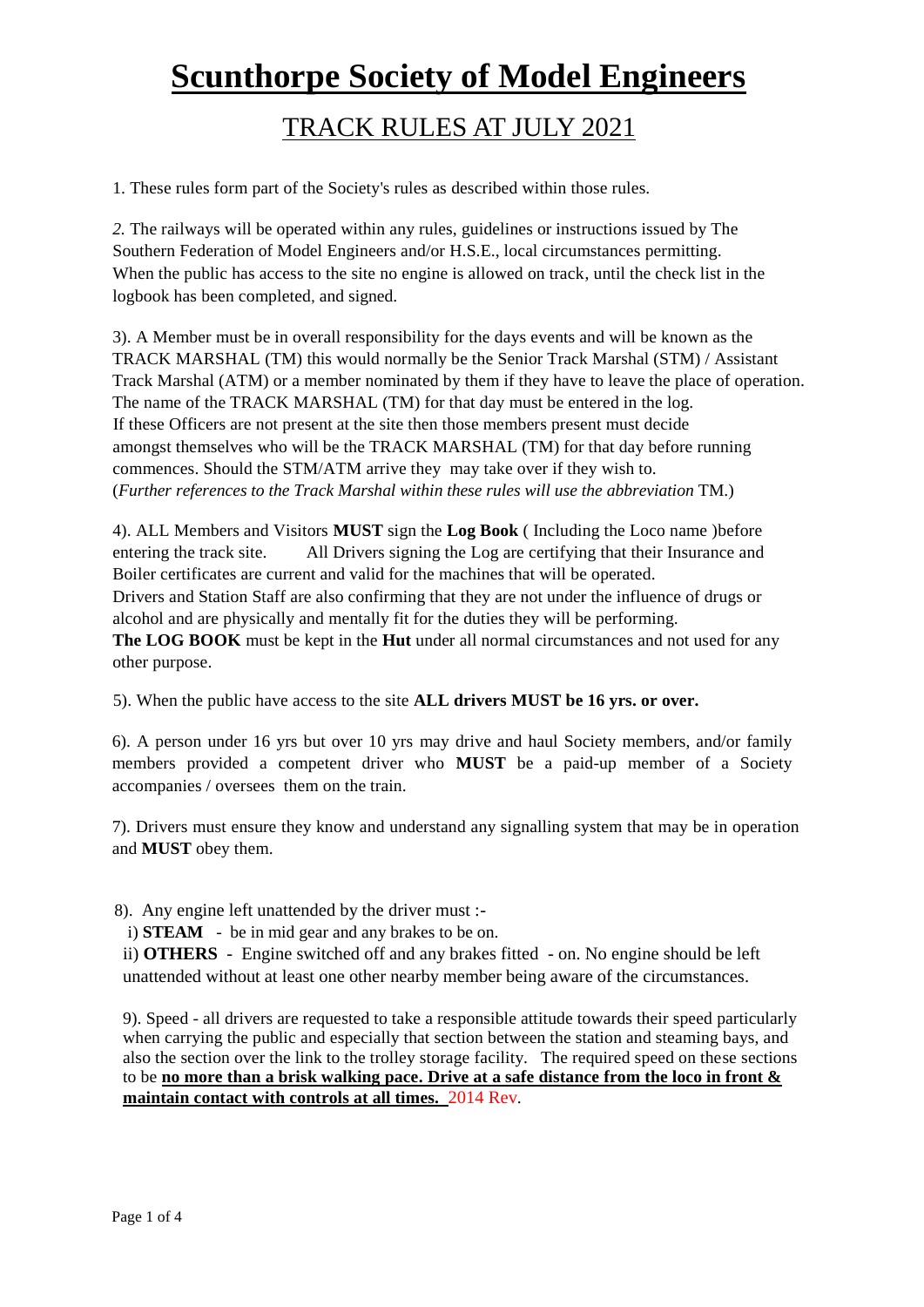10). Up to 8 passenger carrying trains may use the track at any one time, the TM will have the discretion to allow extra non passenger carrying trains to use the track if he thinks the circumstances are suitable. If a second trolley is attached to any passenger carrying train a Guard with access to a brake must be carried.

11). The Track must be visually inspected before running commences.

. .

12) Any use of the First Aid Kit (which is provided for the exclusive use of members only) must be recorded in the LOG**.** .

13). Station Staff - the station must be staffed by paid up members, (or visitors from other societies).

14). Every member present has a responsibility to ensure that the rules are being complied with. and that members, visitors, and where possible the public are conducting themselves in a safe and sensible manner whilst within the area of the track.

15). If the TM has to leave the site for the rest of the days activities he should nominate another paid up member to take over and that members name should be entered in the log.

16). Passengers should only sit astride the trolley. Babies may be carried in arms. The TM ( or LOADER)will have discretion to allow " side-saddle" riding in the case of Disabled passengers and will make special arrangements for that trip, he must also advise the driver what is happening , who will have the final say if the trip can be made.

17). Any trains running in darkness must carry a **WHITE** front light and a **RED** rear light.

18) After arriving at the station to disembark passengers a driver must not proceed to the loading end of the station until he/she has received a tap on the shoulder or an acknowledged audible or visual signal from the OUT GATE staff member.

On receipt of the above signal a driver will proceed to the loading end of the station if it is safe to do so.

A driver must not proceed from the station after loading passengers until he/she has received a tap on the shoulder & an audible signal from the LOADING staff member or the Track Marshal, in the event of the Station Release red/green light signal not being available.

A driver upon being given a signal to proceed from the station must do so without pausing or stopping prior to obeying the next red/green signal. 2018 Rev

19). Only members operating the in/ out gates and the loader to be on the public side of the station. The member/s assisting the drivers may use that side only if necessary.

20). Any member or visitor who is requested to stop running or leave the site by the TM. must do so. If they feel they have been unjustly dealt with they will be able to challenge the decision at the next general meeting, and the Society will come to an agreement, which both sides will be expected to accept.

21). The area of operation will be regarded as the area enclosed by the fence around the track site, the area enclosed by the fence around the **Hut** and that part of the roadway between the hut and the track side fence .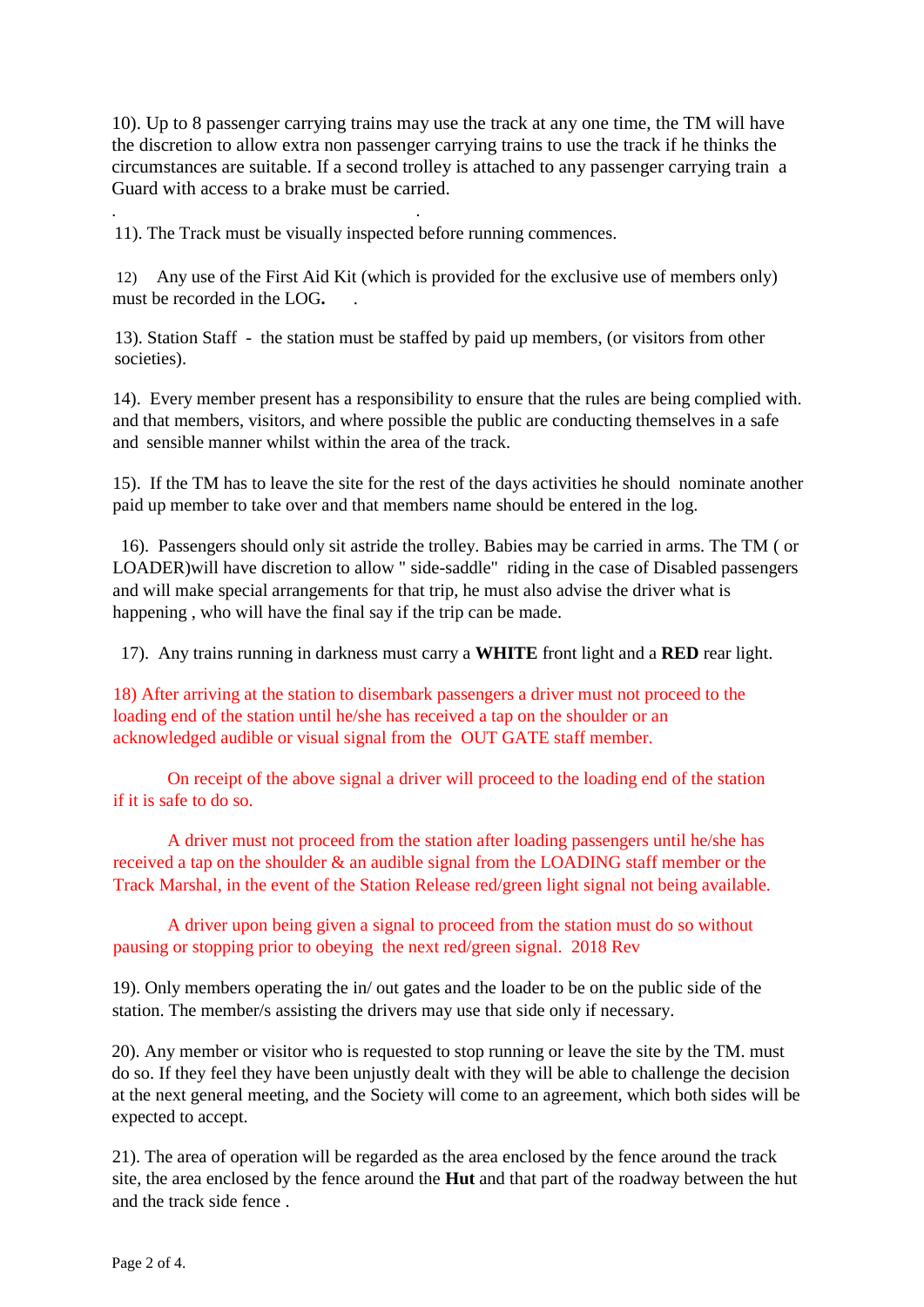22) Spark Deflectors / Arrestors to be fitted to all steam locomotives, including visitors locomotives, for public running..

23) Members should not assist any children on & off the railway unless specifically asked to by the parents / guardians & then under their supervision.

24) On public running days all members AND VISITORS within the the track boundaries are required to wear high visibility jackets by the time running commences and for the whole of the public running period. 2016 Rev

25) The public will not be allowed to use the station as a rain shelter.

26) The publics dogs will not be allowed inside the fence but may be tied outside at the public`s risk.

27) No prams will be permitted in the station as they restrict safe access.

28) In the interests of safety the general public will be allowed to leave items of their property at the station while having a ride on a train. The Society will not be responsible in any respect for any of this property. 2014 Rev.

29) Trains using bar & pin couplings. The pin connecting Loco/Tender to Trolley must be retained with an `R-clip'& Loco to Tender must be constrained in such a way as to prevent any possibility of such working out of position while in use.

30) Drivers of locos must enter the station **dead slow** to avoid the risk of collision with stationary trains..

31) Locos to use the Traverser & Bendybeam only when they are ready to go onto or come off the main track. Assembly/disassembly or servicing of Locos must not be carried out on these items. 2014 Rev

32) It is a Society requirement that two or more persons over the age of 16 years are present when inside the track boundry fence for maintenance or use of the track for any purpose, both of whom should be capable of switching off the electrical power & deciding what type, if any, of help maybe required. 2021 Rev

33) If there are not enough station staff to operate as required by the Society, then booked drivers will have to stand down & work at the station as instructed by the Track Marshal. 2014 Rev

34) Visiting locomotives whether public or private / fun running must:-

1 – All visiting locomotive drivers must sign in and complete a Visiting Locomotive Form before entering the track area.

2 – Must comply with all Club Rules and directions of the Track Marshall.

3 – On public running days visiting drivers will have priority over Home drivers. 2016 Rev

35) If eight locos are booked in for running they are guaranteed a run, If extra locos turn up they will have to negotiate with booked drivers  $\&$  the Track Marshal for a running slot 2014 Rev

36) It is expected that driver/owners will not just come & run their locos, but will come & work the station at times. 2014 Rev

Page 3 of 4. 37) The Society expects that all members present on a running day will not leave the site until